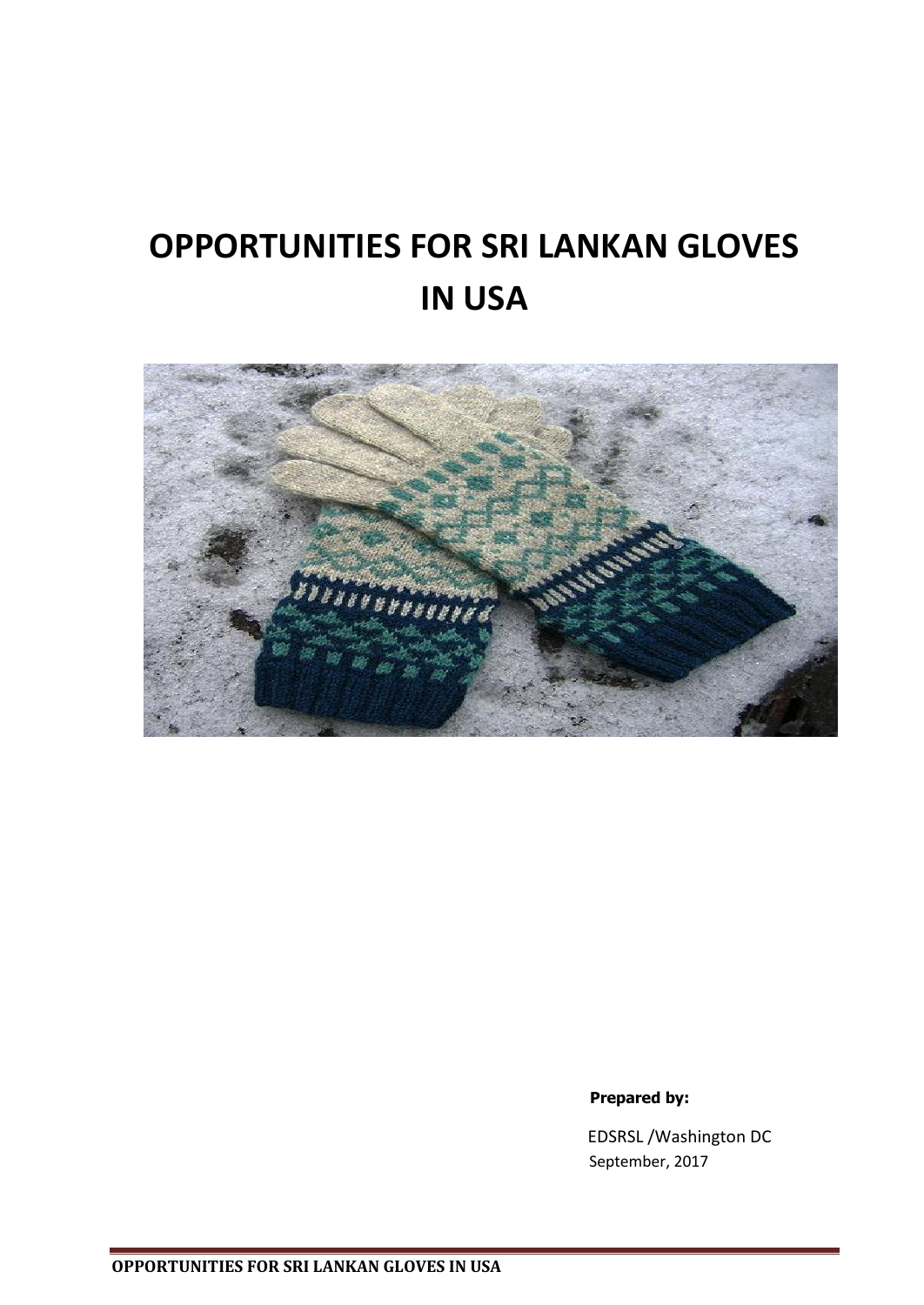## **CONTENTS**

| 1. | <b>INTRODUCTION</b>                            | Page<br>02 |
|----|------------------------------------------------|------------|
| 2. | <b>MARKET DEMAND AND FORECASTS</b>             | 02         |
| 3. | <b>LOCAL PRODUCERS AND SUPPLIERS IN THE US</b> | 03         |
| 4. | <b>GLOVES IMPORT DATA TO USA</b>               | 03         |
| 5. | <b>COUNTRY REQUIREMENTS FOR IMPORTS</b>        | 04         |
| 6. | <b>CONCLUSION</b>                              | 06         |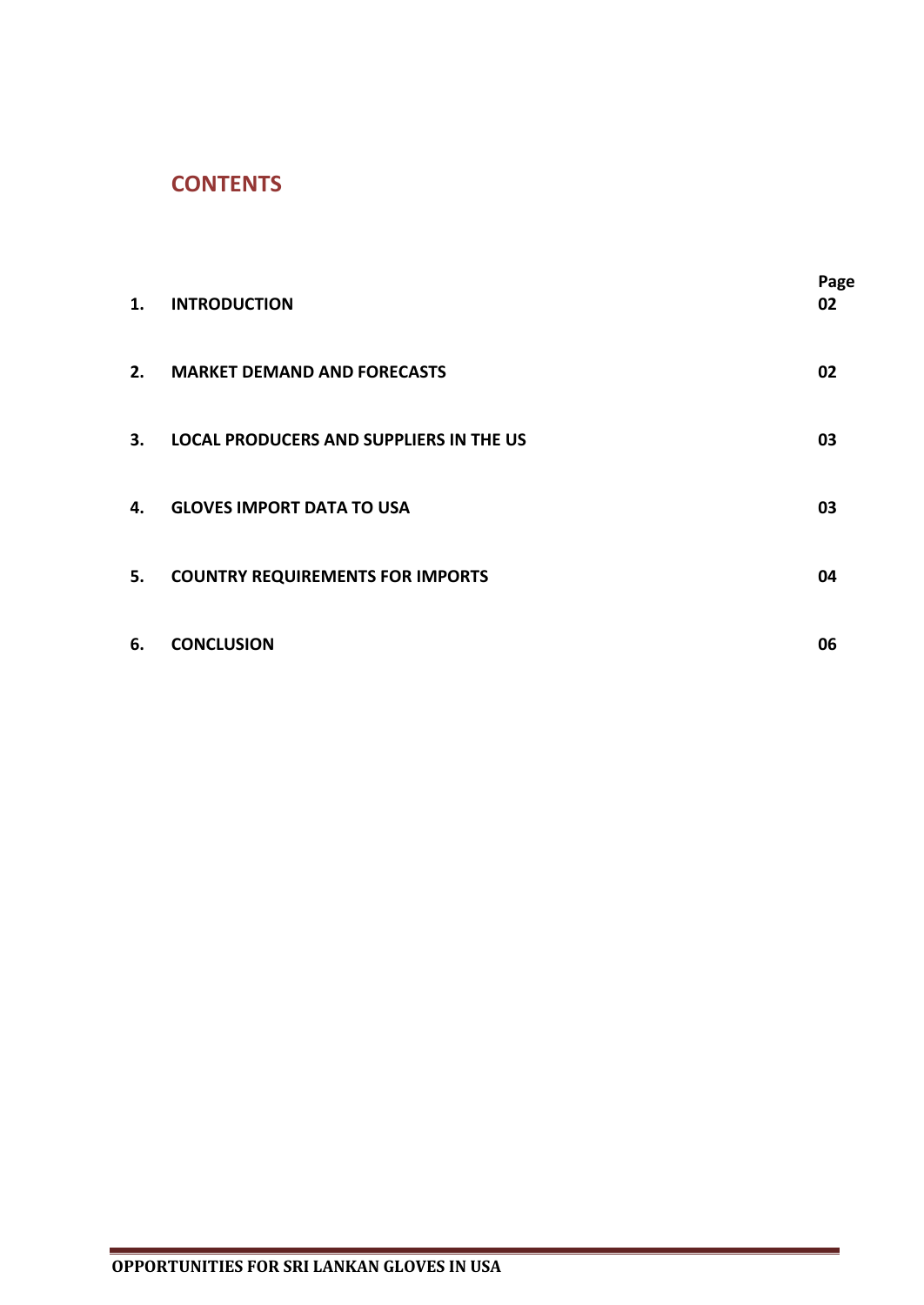## **OPPORTUNITIES FOR SRI LANKAN GLOVES IN USA**

### **01 INTRODUCTION**

In the US there are many types of gloves in the market for purchase ranging from clothing and apparel, to sporting gloves and safety gloves. This report will cover the market structure for gloves that are knitted or crocheted, as well as gloves that are not knitted or crocheted.

## **02. MARKET DEMAND AND FORECASTS**

Disposable gloves are anticipated to emerge as the fastest growing product segment and to be net worth of USD 6,934.5 million by 2024.

Mechanical gloves are expected to emerge as fastest growing product segment in the durable category with a CAGR of 6.6% over the next eight years.

Leather material dominated the global protective gloves market and accounted for 24.8% of global market share in 2015.

Market segmentation for imported gloves in the US

| <b>Product</b>                                             | Value (\$)    | <b>Percent</b> |
|------------------------------------------------------------|---------------|----------------|
| 611610--GLOVES IMPREG CTD OR COV W PLAS/RUBBER, KNIT       | \$566,601,525 | 65.4 %         |
| 611693--GLOVES, MITTENS AND MITTS SYNTHETIC FIBERS, KNIT   | \$224,119,482 | 25.9%          |
| 611692--GLOVES, MITTENS AND MITTS OF COTTON, KNITTED OR CR | \$49,810,839  | 5.7%           |
| 611691--GLOVES, MITTENS AND MITTS OF WOOL ETC, KNIT        | \$13,332,810  | 1.5%           |
| 611699--GLOVES, MITTENS & MITTS OTHER TEXTILE MTRL, KNIT   | \$12,497,940  | $1.4\%$        |
| <b>Grand Total</b>                                         | \$866,362,596 | 100%           |

As the data above indicates, the highest earning revenue for gloves is the impregnated, coated or covered plastic/rubber knit gloves. These include medical gloves, hockey and field hockey gloves. The massive market share of this category could be attributed to the fact that these types of gloves are for single use only (in the case of medical gloves) or have high amounts of wear/tear to them (hockey/field hockey gloves).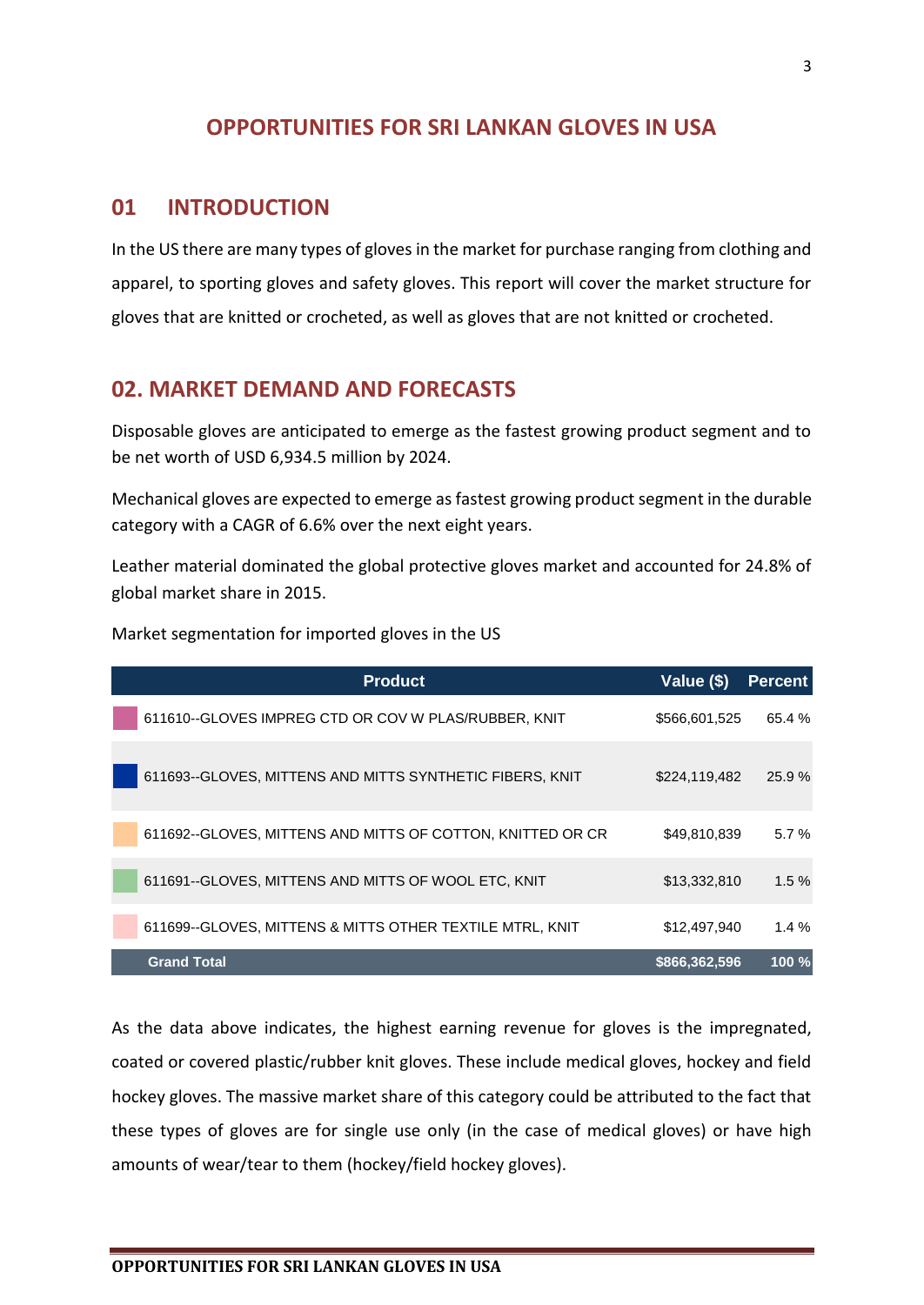## **03. LOCAL PRODUCERS AND SUPPLIERS IN THE US**

Major producers operating in the US glove manufacturing industry include;

- 1. 3M Company
- 2. Alpha Pro Tech
- 3. Honeywell
- 4. MSA
- 5. Kimberley Clark
- 6. Delta Plus
- 7. Superior Glove Works
- 8. Uvex
- 9. Midas Safety
- 10. Hartalega
- 11. Top Glove
- 12. Kossan Rubber.

#### **04. GLOVES IMPORT DATA TO USA**

|                    | 2014    | 2015    | 2016    |
|--------------------|---------|---------|---------|
| World              | 895,587 | 965,103 | 894,921 |
| China              | 512,497 | 540,366 | 477,412 |
| Sri Lanka          | 73,804  | 87,709  | 89,160  |
| <b>South Korea</b> | 55,961  | 55,581  | 57,056  |
| <b>Mexico</b>      | 41,828  | 46,111  | 44,532  |
| Pakistan           | 40,967  | 47,785  | 42,793  |

#### **Gloves Knitted or Crocheted HS 6116 (values in US \$ '000)**

*Source: Trade map*

As the data above shows, Sri Lanka is the number two exporter of knitted or crocheted gloves to the US and even with a fluctuating number of imports worldwide.

#### **Gloves not Knitted or Crocheted HS 6216**

|                   | 2014    | 2015    | 2016    |
|-------------------|---------|---------|---------|
| <b>World</b>      | 379,420 | 381,441 | 307,624 |
| China             | 213,433 | 214,890 | 184,841 |
| <b>Viet Nam</b>   | 57,214  | 65,155  | 56,461  |
| Pakistan          | 43,844  | 45,910  | 23,090  |
| Indonesia         | 30,792  | 24,859  | 17,307  |
| Sri Lanka         | 4,450   | 2,166   | 1,805   |
| Source: Trade man |         |         |         |

*Source: Trade map*

#### **OPPORTUNITIES FOR SRI LANKAN GLOVES IN USA**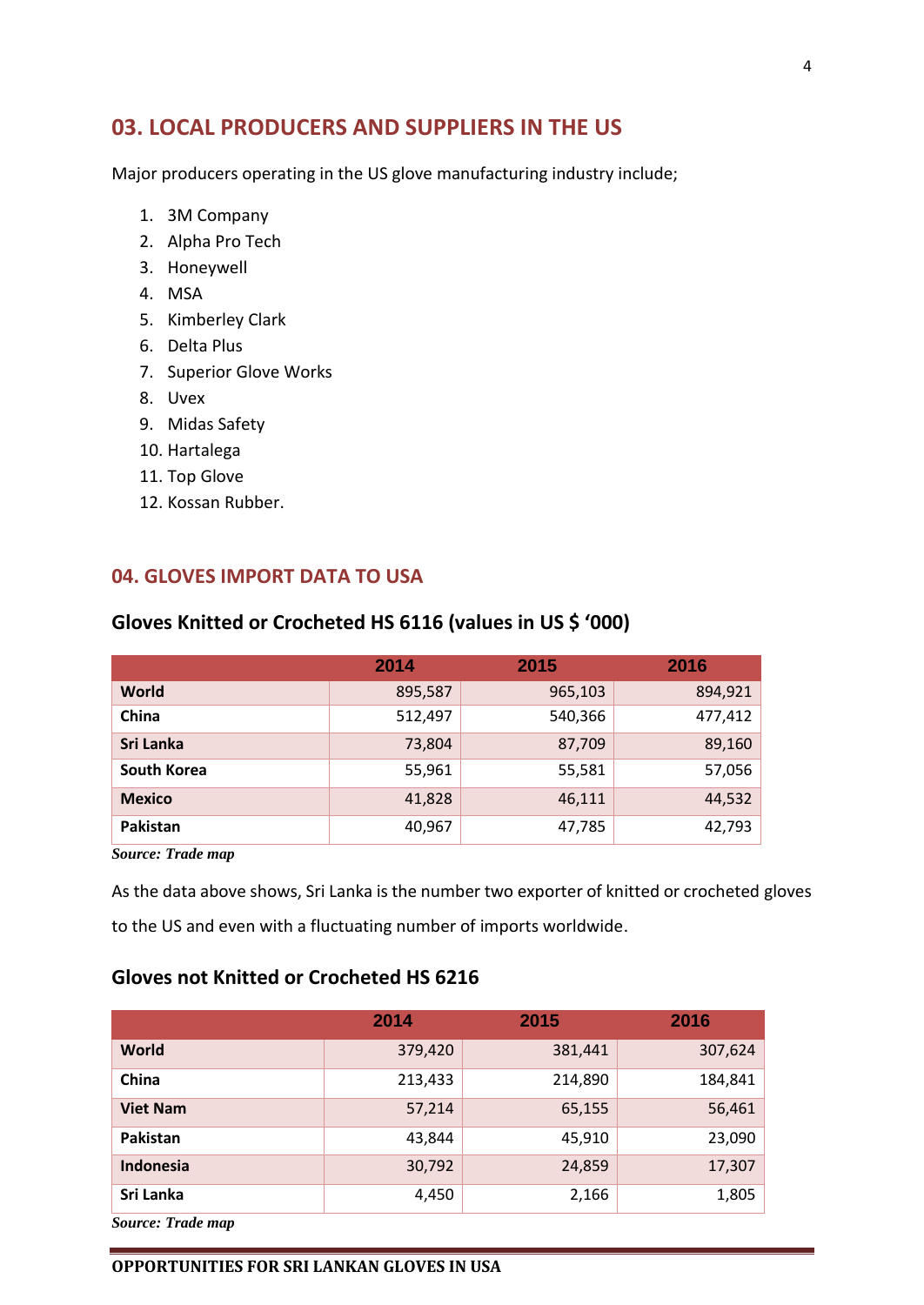As the data above shows, Sri Lanka is not that close to being the top exporter of gloves not knitted or crocheted. In fact, as market demand has fallen over the year, demand for Sri Lankan gloves has declined exponentially.

#### **05. COUNTRY REQUIREMENTS FOR IMPORTS**

No Special Import Requirements

#### **5.1 IMPORT TARIFFS**

| <b>Heading</b><br>/Subheading | <b>Article Description</b>                                     | Import<br>Rate |
|-------------------------------|----------------------------------------------------------------|----------------|
| 6116.00.00                    | Gloves, mittens and mitts, knitted or crocheted:               |                |
|                               | Impregnated, coated or covered with plastics or rubber:        | Free           |
| 6116.10.05                    | Ice hockey gloves and field hockey gloves                      |                |
| 6116.10.08                    | Other gloves, mittens and mitts, all the foregoing             | 2.8%           |
|                               | specially designed for use in sports, including ski and        |                |
|                               | snowmobile gloves, mittens and mitts                           |                |
| 6116.10.13                    | Without fourchettes;                                           | 12.5%          |
|                               | Cut and sewn from preexisting machine knit fabric that         |                |
|                               | is impregnated, coated or covered with plastics or             |                |
|                               | rubber; Containing over 50% by weight of plastics or           |                |
|                               | rubber                                                         |                |
| 6116.10.17                    | Other                                                          | 23.5%          |
|                               |                                                                |                |
| 6116.10.44                    | Other: Containing over 50% by weights of plastics or<br>rubber | 9.9%           |
| 6116.10.48                    | Other                                                          | 18.6%          |
|                               |                                                                |                |
| 6116.10.55                    | Containing 50% or more by weight of cotton, man-made           | 13.2%          |
|                               | fibers or other textile fibers, or any combination thereof     |                |
| 6116.10.65                    | Other                                                          | 7%             |
| 6116.10.75                    | With Fourchettes:                                              | 13.2%          |
|                               | Containing 50% or more by weight of cotton, man-made           |                |
|                               | fibers or other textile fibers, or any other combination       |                |
|                               | thereof                                                        |                |
| 6116.10.95                    | Other                                                          | 7%             |
|                               |                                                                |                |
| 6116.91.00                    | Of wool or fine animal hair                                    | 31.2¢/kg       |
|                               |                                                                | $+7%$          |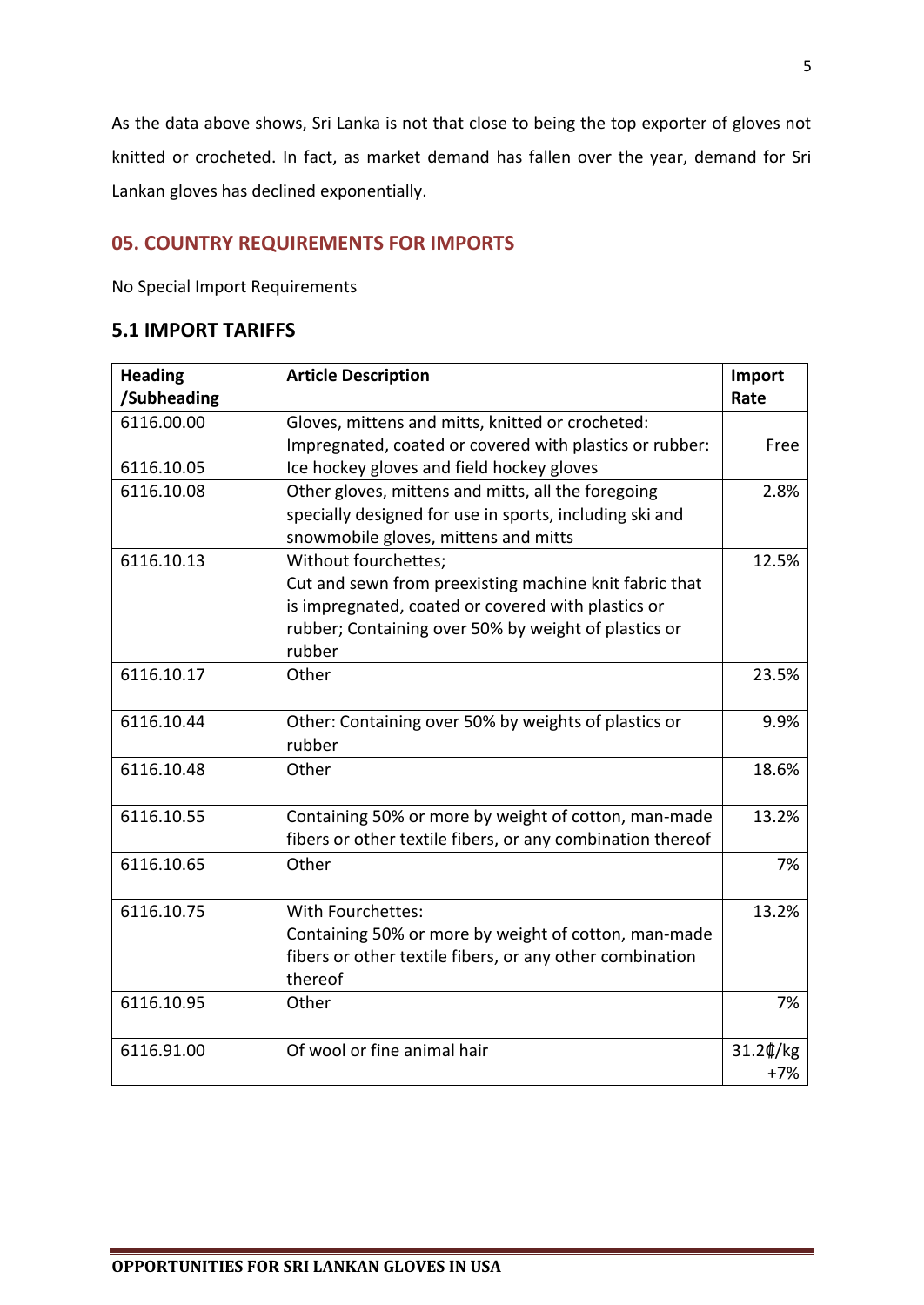| <b>Heading/Subheading</b> | <b>Article Description</b>                                                                                                                                                                                                                  | Import<br>Rate       |
|---------------------------|---------------------------------------------------------------------------------------------------------------------------------------------------------------------------------------------------------------------------------------------|----------------------|
| 6216.00<br>6216.00.05     | Gloves, mittens and mitts: Impregnated, coated or<br>covered with plastics or rubber: Ice hockey gloves and field<br>hockey gloves                                                                                                          | Free                 |
| 6216.00.08                | Other gloves, mittens and mitts, all the foregoing specially<br>designed for use in sports, including ski and snowmobile<br>gloves, mittens and mitts                                                                                       | 0.8%                 |
| 6216.00.13                | Other: Without fourchettes:<br>Cut and sewn from pre-existing machine woven fabric that is<br>impregnated, coated or covered with plastics or rubber: Of<br>vegetable fibers: Containing over 50 percent by weight of<br>plastics or rubber | 12.5%                |
| 6216.00.17                | Other                                                                                                                                                                                                                                       | 23.5%                |
| 6216.00.19                | Other: Containing over 50% by weight of plastics or rubber                                                                                                                                                                                  | $1.1$ ¢/kg +<br>5.5% |
| 6216.00.21                | Other                                                                                                                                                                                                                                       | 20.6¢/kg<br>$+10.3%$ |
| 6216.00.24                | Contain 50% or more by weight of cotton, man-made fibers<br>or any combination thereof                                                                                                                                                      | 13.2%                |
| 6216.00.26                | Other                                                                                                                                                                                                                                       | 7%                   |
| 6216.00.29                | With fourchettes: Containing 50 percent or more by weight<br>of cotton, man-made fibers or any combination thereof                                                                                                                          | 13%                  |
| 6216.00.31                | Other                                                                                                                                                                                                                                       | 7%                   |
| 6216.00.33                | Of Cotton:<br>Ice Hockey and field hockey gloves                                                                                                                                                                                            | Free                 |
| 6216.00.35                | Other gloves, mittens and mitts, all the fore-going specially<br>designed for use in sports, including ski and snowmobile<br>gloves, mittens and mitts                                                                                      | 2.8%                 |
| 6216.00.41/38             | Other: With/Without fourchettes                                                                                                                                                                                                             | 23.5%                |
| 6216.00.43                | Of man-made fibers<br>Ice Hockey and field hockey gloves                                                                                                                                                                                    | Free                 |
| 6216.00.46                | Other gloves, mittens and mitts, all the fore-going specially<br>designed for use in sports, including ski and snowmobile<br>gloves, mittens and mitts                                                                                      | 2.8%                 |
| 6216.00.54/58             | Other:<br>Without/with fourchettes<br>20.70ther gloves, mittens and mitts, all the fore-going<br>specially designed for use in sports, including ski and<br>snowmobile gloves, mittens and mitts/kg                                         | $+10.4%$             |
| 6216.00.08                | Other:<br>Of wool or fine animal hair                                                                                                                                                                                                       | 3.5%                 |
| 6216.00.90                | Other                                                                                                                                                                                                                                       | 3.8%                 |